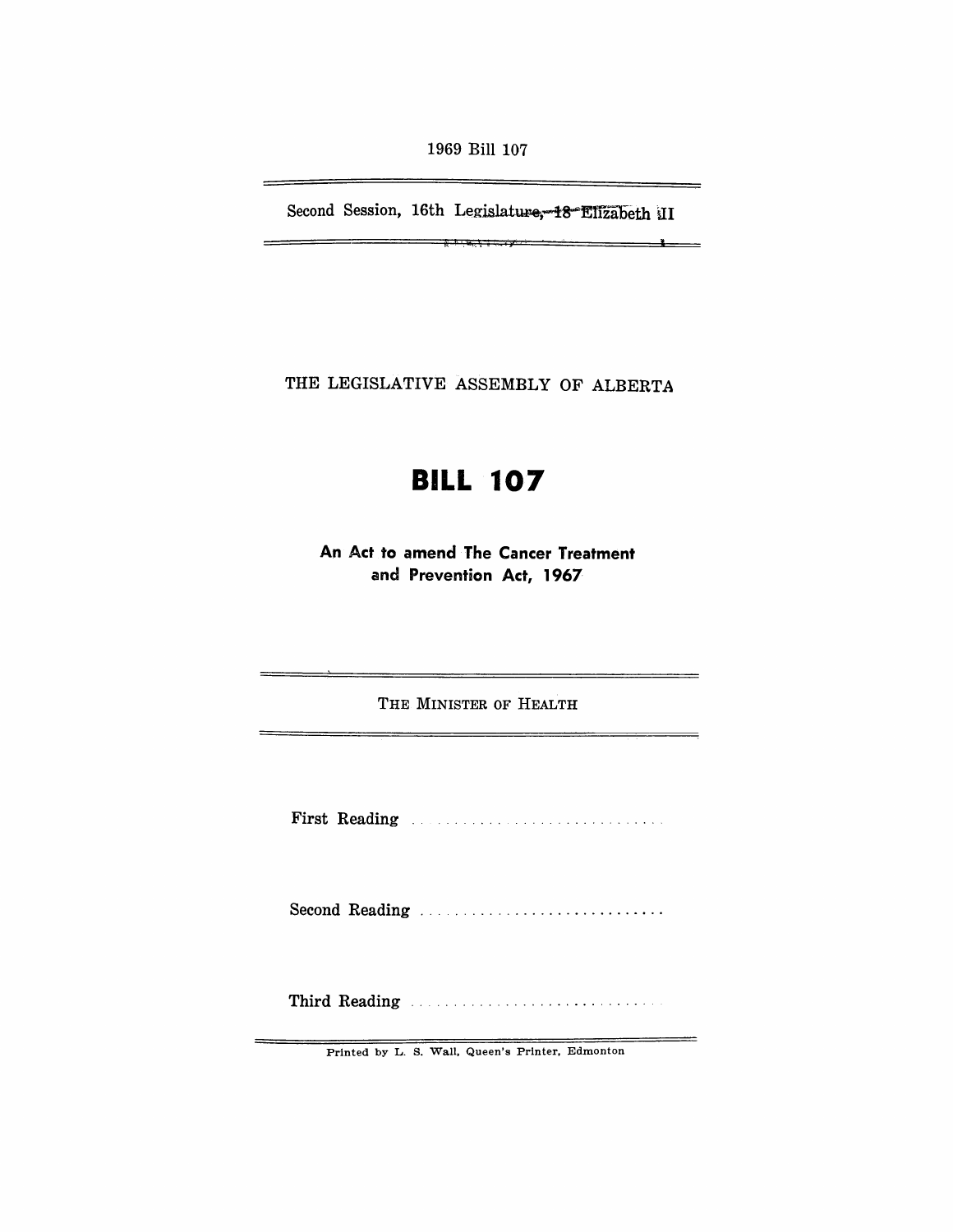# **BILL 107**

### 1969

#### An Act to amend The Cancer Treatment and Prevention Act, 1967

### *(Assented to* , 1969)

**HER** MAJESTY, by and with the advice and consent of the Legislative Assembly of the Province of Alberta, enacts as follows:

*1. The Cancer Treatment and Prevention Act,* 1967 is hereby amended.

2. The following section is added after section **11:** 

*l1a.* The board, with the approval of the Minister and to the extent permitted by the Minister, may from time to time borrow money from any person, or enter into over· draft arrangements with a chartered bank or treasury branch, for the purpose of meeting its obligations as they become due, and give any security for the repayment of such moneys in such manner as the board considers proper.

*,3. The Cancer Treatment and Prevention Act,* being chapter 35 of the Revised Statutes, is repealed.

4. This Act comes into force on the day upon which it is assented to.